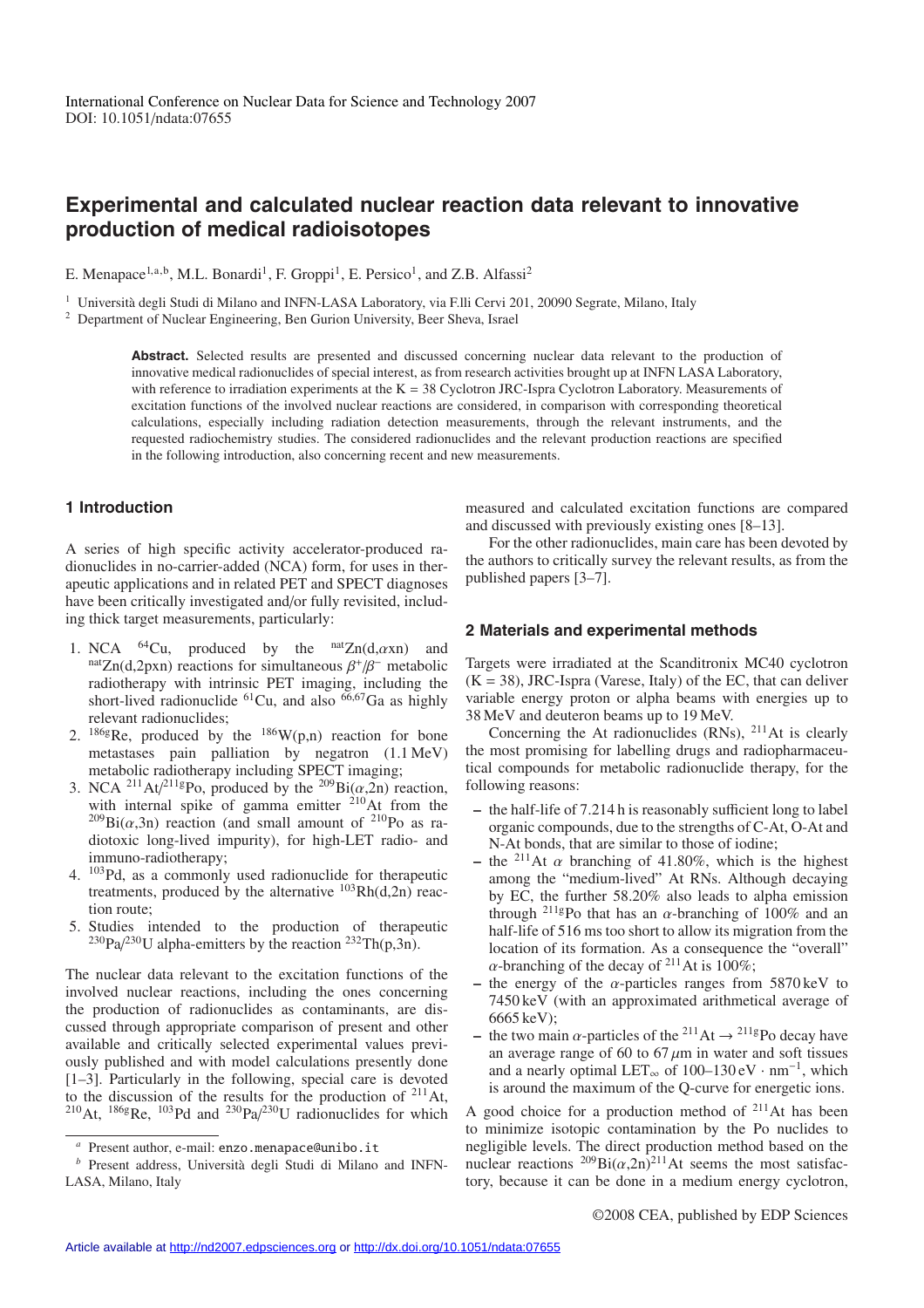

**Fig. 1.** γ-spectrum obtained with a HPGe detector from a Bi target irradiated with 28.8 MeV  $\alpha$ -particles. In the zoom region, Po X-ray emissions are evidenced.

leading to a high yield and low contamination by the only radionuclidic impurity <sup>210</sup>At, that can be assumed as internal spike, or not produced if the  $\alpha$  beam energy is kept less than 28.61 MeV.

The irradiation experiments for  $2^{11}$  At have been carried out at low beam current of alpha particles (50 to 250 nA), with an integrated beam charge of 100 and  $450 \mu C$ , measured with an error smaller than 1–2% through a Faraday cup connected to a charge integrator. Besides, the reliability of beam charge integrator was checked by thin Cu monitor foils. In order to produce NCA  $^{211}$ At/ $^{211}$ gPo for metabolic radiotherapy, a suitable radiochemical separation of At radionuclides from Po by-products and from the Bi target with quality control has been done. The radiochemical separation adopted has been a classical "wet" method based on liquid/liquid extraction.

The  $\gamma$ -, X-spectra have been measured with coaxial HPGe detectors, the  $\alpha$ -spectra with Si surface barrier or PIPS detectors, with a resolution of 27 keV (FWHM), and  $\beta$ -spectra with a conventional liquid scintillation counting LSC and spectrometry system with Horrocks number capability and an higher-resolution liquid scintillation portable spectrometer with  $\alpha/\beta$  pulse shape analysis (PSA) discriminator. Significant results from the present measurements and the relevant analysis are shown in the following figures 1–2, concerning gamma-ray and alpha particle spectra referring to the produced radionuclides, including evidence of X-ray emission data for the product  $^{211}$ At/ $^{211}$ gPo.

The radionuclidic purity of the different radiochemistry fractions produced from Bi target, 210Po impurities and the final solution were also determined accordingly.

In table 1 the experimental thick target yield TTY obtained at LASA Labs is compared with the calculated one (from 28.8 down to 20 MeV), both from the experimental microscopic data and from model prediction through the EMPIRE II code [15]; the discrepancies appear to be reasonable with regard to overall uncertainties, including the ones concerning the model parameterisation.

Concerning the production route of  $186g$ Re by (p,n) reaction on  $186W$ , a special effort has been brought up in the



**Fig. 2.** α-spectrum from Bi irradiated with 32.8 MeV α-particles. These  $\alpha$ -spectra are relevant to the radiochemical purity performance of the final products.

Table 1. Experimental TTY (MBq·C<sup>-1</sup>) measured in this work compared with the calculated ones obtained by integration of existing microscopic measurements fitting and of the model prediction by EMPIRE II code.

|                    |                      | $1st$ Irrad. experimental by microscopic discr. |                                    | EMPIRE discr. |             |
|--------------------|----------------------|-------------------------------------------------|------------------------------------|---------------|-------------|
| $28.8$ MeV III TTY |                      | measurem.                                       | from                               | <b>TTY</b>    | <b>from</b> |
|                    |                      | TTY                                             | $\left  \text{exper. } \% \right $ |               | exper. $%$  |
| $^{211}$ At        | $ 8085 \pm 176 8341$ |                                                 |                                    | 9.234         | 12.4        |



Fig. 3. Experimental cross section data for the  $186$ W(p,n)<sup>186g</sup>Re reaction and the corresponding theoretical model calculation (full line).

past months at LASA Labs to deduce measured excitation functions starting from irradiation experiments on  $n$ <sup>nat</sup>W at the above mentioned MC40 cyclotron, with proton beam energy ranging from 7 to 15 MeV. In the figure 3 the present results are compared with the previous literature ones and with nuclear model calculated curve obtained through EMPIRE II code [15]. A general comment to figure 3 from our recent results is that our results lie between the previously discrepant experimental data by Szelecsenyi, Shigeta (highest value trend) and Zhang (lowest value trend). The values obtained by the present measurements as from the same figure 3 mostly appear to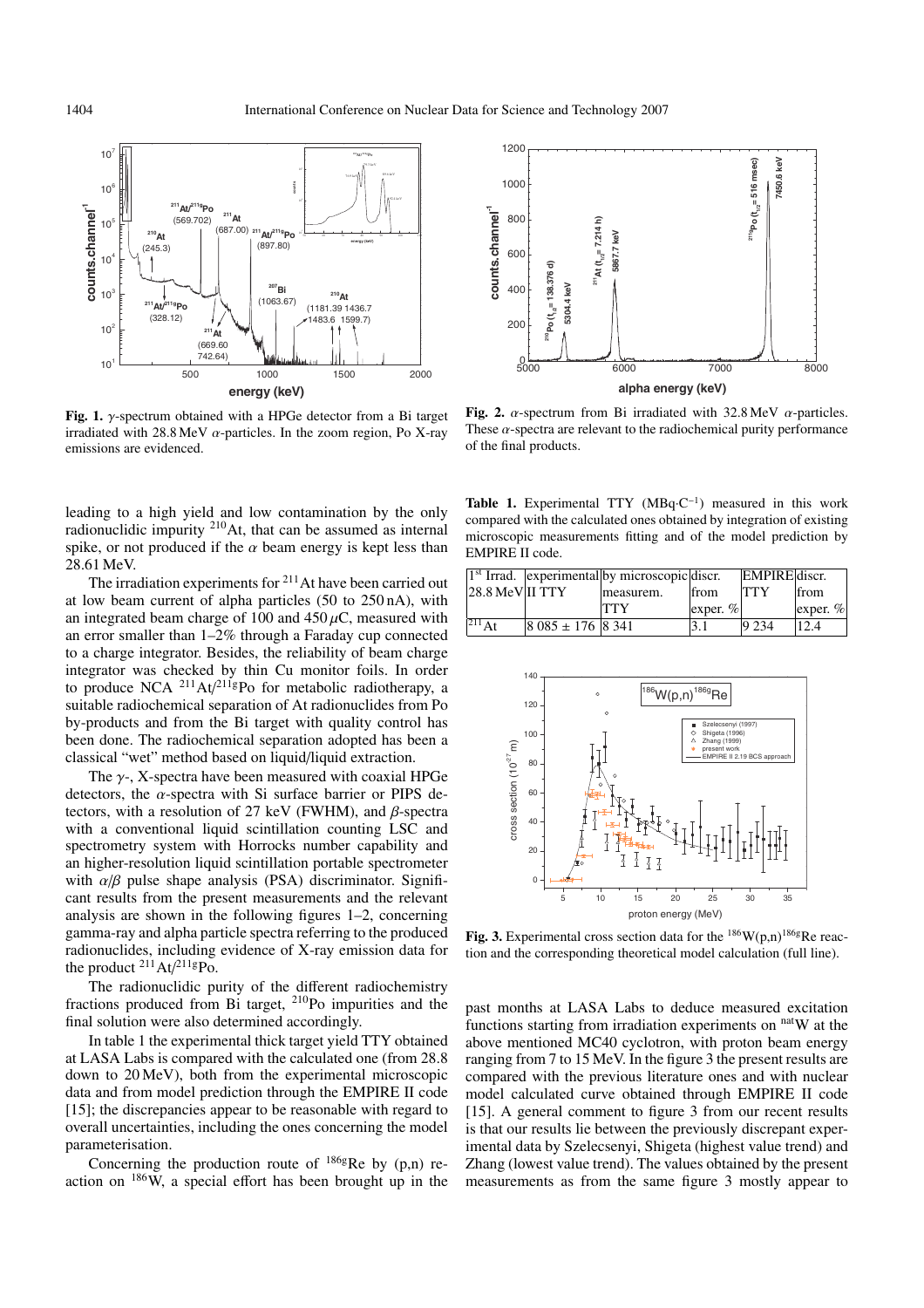

**Fig. 4.** Significant γ-line spectroscopic data put in evidence in the energy interval of interest.



**Fig. 5.** The decay curve for the  $\gamma$  line of reference is given with evidence for the relevant  $\chi^2$ -value.

agree within 3  $\sigma$  limits with the other quoted measurements. A discrepancy was noted between the  $\gamma$ -intensity value adopted by Zhang (9.20%), our adopted value (8.22% [14]) and the one adopted by Szelecsenyi (8.5%).

The previous measurements of the excitation function for producing 64Cu have also been revisited, with main concern to gamma spectroscopy and radiation calibration aspects. The results are shown in the figures 4 and 5.

As from the zoom region of the figure 4 the gamma line  $(\alpha = 0.473\%$  [14]) for <sup>64</sup>Cu, even if very close to the two lines of <sup>66</sup>Ga, is very well resolved to allow an accurate determination of the <sup>64</sup>Cu activity. The reliability of such measurements is confirmed by the  $\chi^2$ -value of the decay curve, obtained from 1346 keV  $\gamma$ -line as shown in figure 5, then the reliability is reconfirmed of the previously published experimental cross section data [4–6]. The experimental data from the complete experiment are shown in the figure 6.

#### **2.1 Nuclear model calculations concerning the relevant excitation functions**

The excitation function calculations have been carried out through the EMPIRE-II code system, by M. Herman [15],



**Fig. 6.** Experimental thin target yields obtained for the different  $natZn(d,x)$  nuclear reactions.

accounting for the major reaction mechanisms for the various competing nuclear reaction channels, including the Optical Model (OM) and the full-featured Hauser-Feshbach model. Special care has been devoted to the model parameterisation, especially concerning the nuclear discrete level structure and the level density approach in the continuum, for both target and residual nuclei. When level density parameters could not be determined from the experiments, as for  $^{186}$ gRe, the BCS approach was assumed. Particularly the Monte Carlo Preequilibrium calculations have been successful in approximating the experimental values, in the case of proton induced reaction presently investigated.

Taking advantage from a long-time experience and activities in the field, the excitation functions were calculated for ( $\alpha$ ,2n) and ( $\alpha$ ,3n) reactions on <sup>209</sup>Bi target for the production of <sup>211</sup>At and <sup>210</sup>At, and for <sup>186</sup>W(p,n) reaction and <sup>103</sup>Rh(d,2n) reaction for producing respectively <sup>186g</sup>Re and <sup>103</sup>Pd therapeutic radionuclides and for the  $^{232}Th(p,3n)$  reaction producing  $^{230}Pa/^{230}$ U therapeutic alpha emitters.

Particularly, in the last two cases, the research was aimed to investigate the possible production optimal conditions, relevant to future Cyclotron irradiations experiments by proton and deuteron beams.

Moreover, it is noted that a specific suitable target on which proton irradiation can lead to alpha emitters is thorium, especially through the following reaction:

<sup>232</sup>Th(p,3n)<sup>230</sup>Pa<sup>17.4d,β<sup>-</sup>(8.4%)</sup> <sup>230</sup>U<sup>20.8d,a</sup>  

$$
Q = -13.65
$$
 MeV.

Due to the Q-value of this reaction, it is appropriate to utilize the Ispra accelerator, as it can deliver protons up to 38 MeV, or dedicated 30 MeV cyclotrons.

Model calculation by EMPIRE II code have been done for other proton induced reactions on  $^{232}$ Th (as possible alternatives for therapeutic radionuclide production, as proposed in [13]) resulting to much lower cross section values, i.e., in the range of few mb.